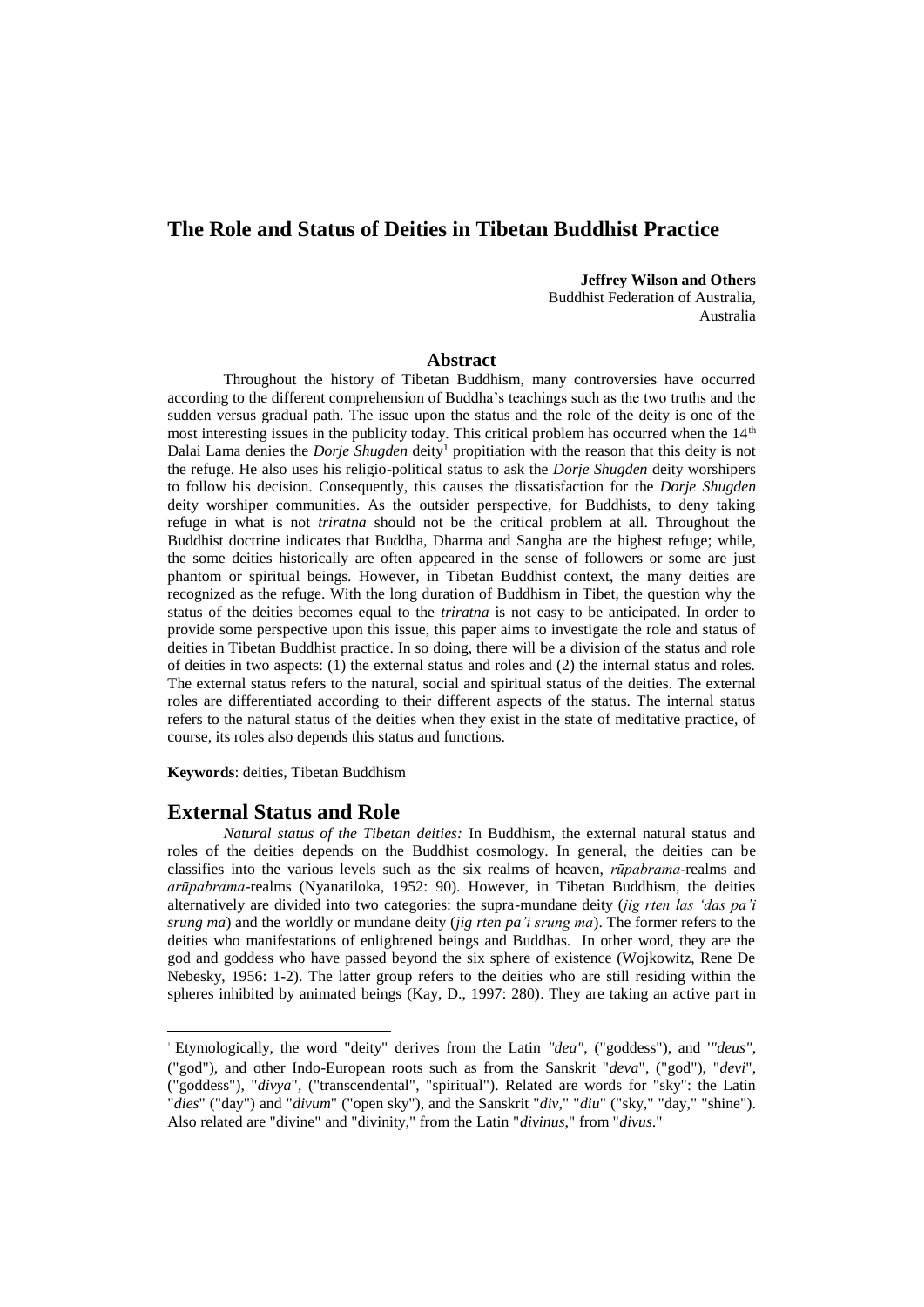the religious life of Tibet. The deities in both levels are also frequently called the 'haughty one' (*dregs pa*) (Wojkowitz, Rene De Nebesky, 1956: 1). Although, there are a countless number of beings above the level of beings with a gross physical body, they are systematized in different classes depending on their spiritual quality. Michael Von Brück says that:

At the highest level, some of them are emanations (*sprul pa*) of the highest aspects of the Buddha: Mahakala (*Nagpo chenpo*, in 75 forms), Yama (*gShin rje*), Shri Devi (*dPaldan lhamo*), Vaishravana (*rNam thos sras*), etc. Some are deities (*lha*) which have a universal appearance and meaning (such as higher *dharmapalas*, Tib.: *chos skyong* or *srung ma*), some are only local ghosts. ... Those lower beings that are ambiguous have been tamed and bound by oaths—they are the lower *dharmapalas*. Generally speaking, all *dharmapalas* are classified into two different groups: those beyond *samsara*  and those within *samsara*. The last group again comprises beings in very different situations concerning their level of being. In order to make contact with the human plane, they use human media who fall into trances. However, there is no generally recognized classification and even within one school or tradition there are significant differences and contradictions of interpretation and classification (Brück, Michael von, 2001: Online).

It is noted that the status of deities sometimes is uncertain because it can be evaluated by their worshipers. For example, the *Dorje Shugden* historically was the mundane deity (Brück, Michael von, 2001: Online). He resides in the lower realm. However, later on, his status was evaluated by the  $5<sup>th</sup>$  Dalai Lama (1617-82 CE) as the Buddha (Kay, D., 1997: 281).

*The general roles of Tibetan deities:* The roles of the Tibetan deities: both god and goddess are often referred to two key terms. The first one is the protectors of the religious law (Tb. *chos skyong*, Skt. *dharmapāla*, *dvārapāla*). Other one is the guardians of the Buddhist doctrine (Tb. *bstan srung ma*). The latter term is more usage. In this case, sometimes, the deities are very harmful. These deities are recognized as non-Buddhist spirits. Some are bound by an oath. A little is originally recognized as the non-Buddhist deities. Later on, they are subdued and compelled to assume the position of Buddhist dharma protectors. According to their duties that they have to fulfill, the dharma protectors are normally depicted in the fierce aspect, brandishing weapons and crushing the human or supernatural enemies of Buddhism under their feet (Wojkowitz, Rene De Nebesky, 1956: 1). Also, the scopes of their responsibilities are different according to their qualities. Some are the state protectors; for instance, *Pe Har* deity who is a well known ancient god in the mundane level (*jig rten pa'i srung ma*) who occupies a prominent position in the religious systems of all Tibetan Buddhism schools (Wojkowitz, Rene De Nebesky, 1956: 1). Some are the particular Tibetan Buddhist school protector such as *Palden Lhamo* who is the protective goddess of the *dGe lugd* tradition and Tibetan people (Kay, D., 1997: 281). Similarly to *Dorje Shugden* is significant for the *dGe lugs pa* and *Sa skya pa* school. Especially the *dGe lugs pa* school claims that he is the powerful guardian and protector of their doctrine against any detrimental influence that comes from the side of the old *rNying ma pa* school (Wojkowitz, Rene De Nebesky, 1956: 4).

*Social status and roles of Tibetan deities:* In the Tibetan communities, some deities are recognized as the teacher (*guru*) and adviser. The status and role of the teacher may come from the nexus of the concept of the deity and *tulku* tradition; while, the role of adviser may come from the historical belief. For example, the 14<sup>th</sup> Dalai Lama refers to his deity adviser *Nechung* , the state Oracle, that: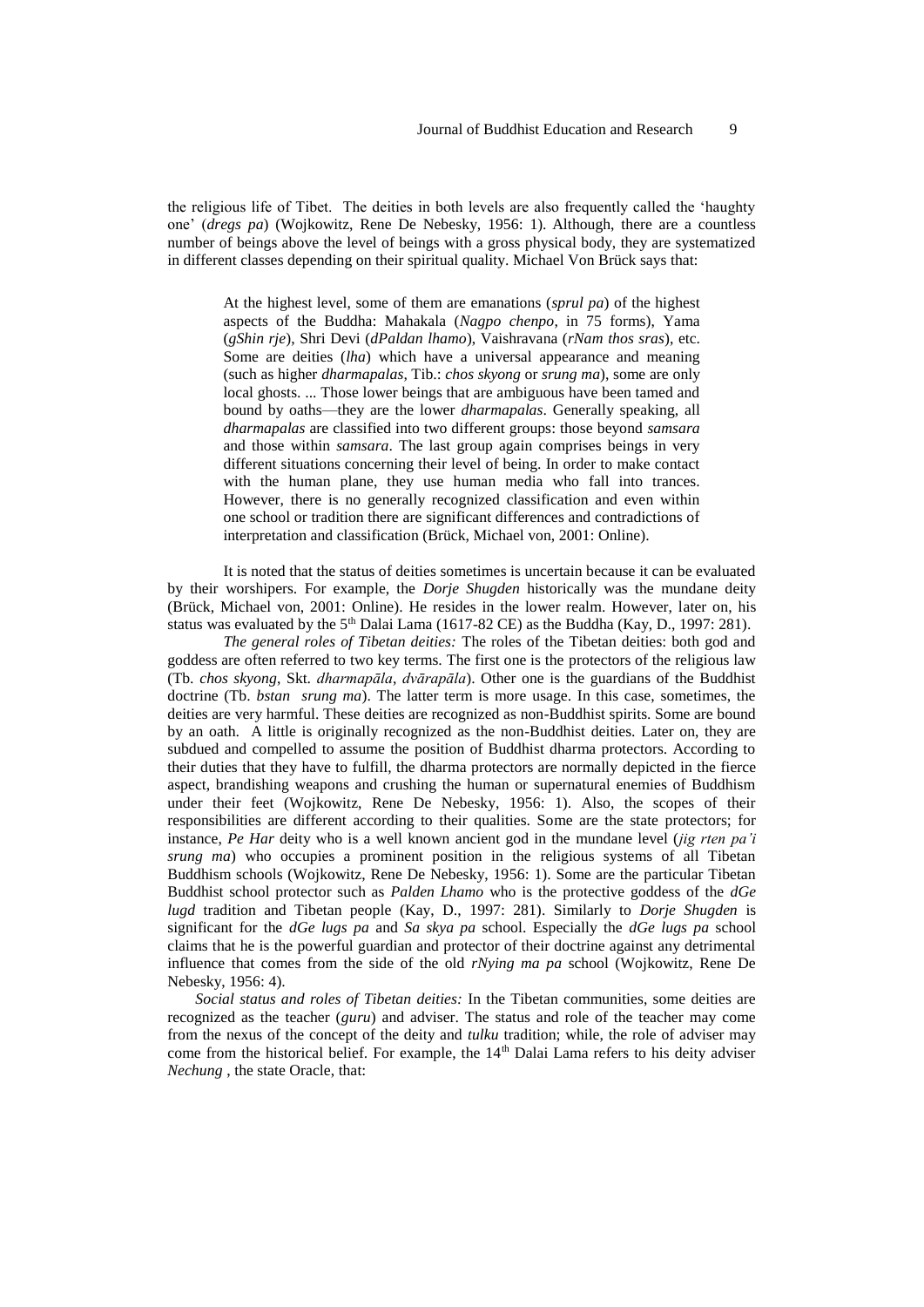Even if my master says something I compare it with what *Je Tsongkhapa* said and examine it on that basis. Likewise, I do not right away believe, even if it is said by a dharma protector. I think about it and do divination, I am very careful... Some may think that I am easily believing everything that *Nechung* says ... but this is not so ... It is said that we *Gelukpas* appreciate the power of conventional reasoning. So we have to keep up with it. Hence it has to be questioned whether *Shugden* is the reincarnation of *Tulku Drakpa Gyaltsen* or not (Brück, Michael von, 2001: Online).

It is noted that historically the *Nechug* deity is non- Buddhist who was bound by the oath of *Guru Padmasambhava* to be the Buddhist dharma protector and later becomes the adviser of all Dalai Lama (Brück, Michael von, 2001: Online). In the case of being the teacher (*guru*) of the deities, the connection of the *Dorje Shugden* deity to the *tulku* concept may be one of the best examples. The *Dorje Shugden* is recognized as the pantheon of the *Tulku Drakpa Gyaltsen* who is the reincarnation of the disciple of the 2<sup>nd</sup> Dalai Lama, *Panchen Sonam Drakpa* in 1478-1554 (Brück, Michael von, 2001: Online). In the *trikāya* system, without doubt, he is recognized as the *Nirmanakāya* of the Buddha. This *tulku* socially is the teacher or even master. Logically, after death, they must still be respected as the teacher from his disciples. Moreover, the social roles of deities also can be discussed in the sense of social service. For example, some deities are the border guardians (*mtshams (gyi) srung (ma)*). They are believed to be the protectors who usually prevent the hostile foreigners from entering the Forbidden Land. Also some are known as the guardians of the holy places of pilgrimage (*gnas srung*) (Wojkowitz, Rene De Nebesky, 1956: 5). Some are only mountain deities.

*Spiritual status and roles of Tibetan deities:* The spiritual status of deities is a refuge. The external spiritual status and role of Tibetan is complex because it is also cooperated with the concept of *tulku* connecting to the bodhisattva idea and *trikāya* system. The deities often are asked for life entrustment by the worshipers. The 14<sup>th</sup> Dalai Lama argues that this is not Buddhist practice but it is Shamanic; however, when the deities are considered as the pantheon (*sambhogakaya*) of the Tulku, who is the one who takes the bodhisattva vow to be reborn in the *samsaric* world in order to save sentient beings (Reginald A. R., 1986: 36-44). *Tulku* is Buddhist monk who is a part of the *triratana* or even is recognized as the *Nirmanakāya* of the Buddha. Therefore, in this sense, the deities may be understood as the refuge. For example, the *Dorje Shugden* is the pantheon of the *Tulku Drakpa Gyaltsen* (Brück, Michael von, 2001: Online). For the *dGe lugs pa* monk, he is considered by some followers to be an emanation of *Manjushri*, the great Buddha of *Vajrayāna*. Therefore, after death, if he is still considered as the same status. This may lead him to be understood as a part of the *triratna*. As the result of this, the deity is a part of *triratna* which is the refuge. As the role of refuge, deities usually are asked for the various benefits. For instance, they are asked for human wealth, food, life, and good fortune and also asked to grant long life and the fulfillment of all desires, particularly in this life, and invoked against bodily and mental sickness (Brück, Michael von, 2001: Online). However, with the variety of interpretation, the spiritual role of particular deities can be criticized in different opinions. For example, Paul Williams (1996: Online) criticizes the *Dorje Shugden* that:

Basically it seems to me that what we are dealing with here is a controversy between Traditionalists and Modernisers. Like all Dharma Protectors Dorje Shugden is a fierce figure who unusually however appears in the form of a Gelugpa monk. He is considered by some of his followers to be an emanation of Manjushri, although others (including I think the New Kadampa Tradition) appear to consider him to be a fully enlightened Buddha of whom Manjushri is himself an emanation. The Dalai Lama, on the other hand, considers Dorje Shugden to be simply a worldly deity—a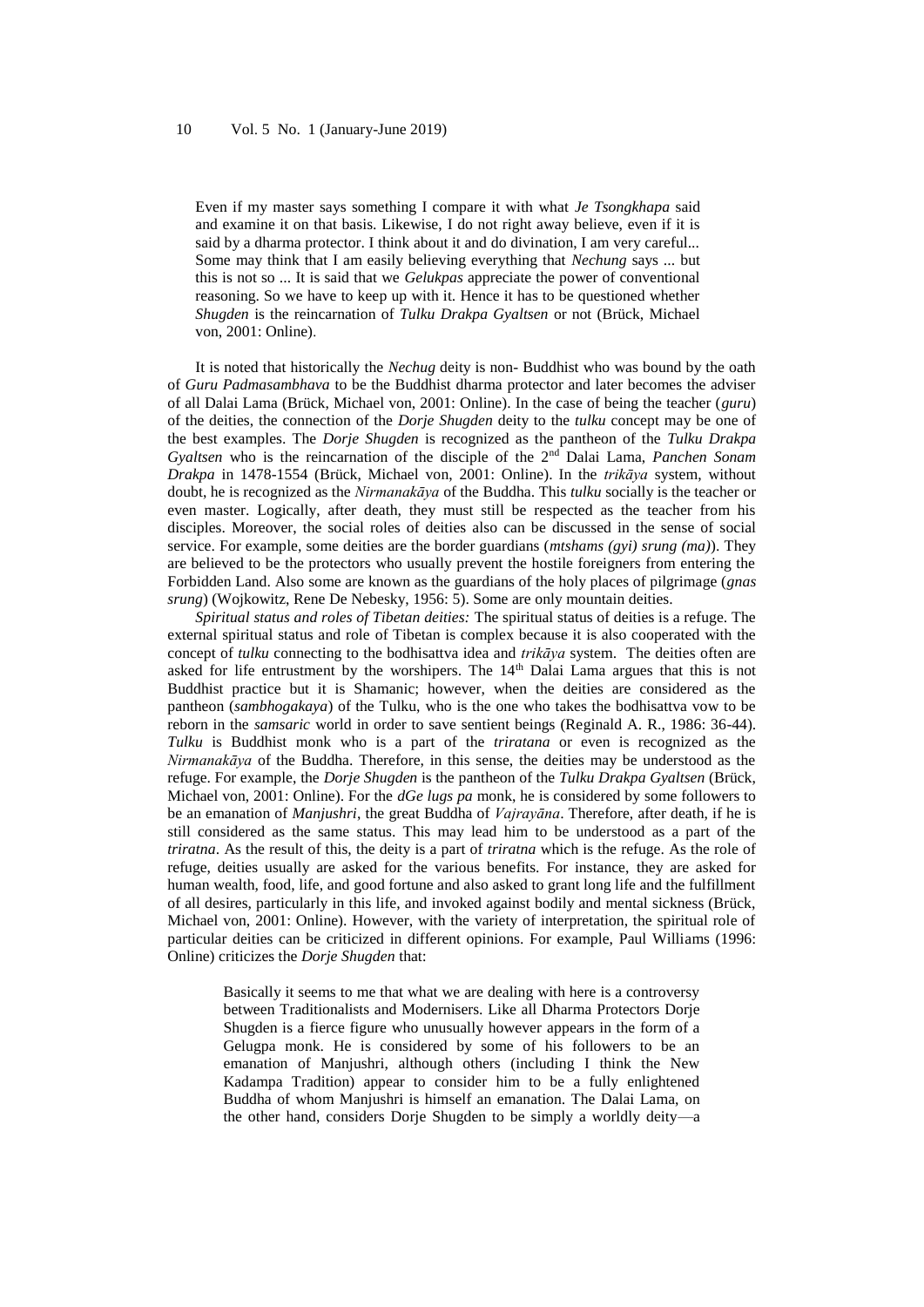figure of great power but no intrinsic spirituality—of doubtful reliability and not a Buddha at all, or even a bodhisattva. Thus as regards the doctrinal dispute, for one side it is a matter of relying on a Buddha, albeit an apparently rather fierce Buddha; for the other if they take refuge in a worldly deity then this is to abandon taking refuge solely in the Buddha and thus to abandon the very definition of being a Buddhist. From such a perspective if one is not careful this could easily degenerate into a Buddhist version of demon-worship.

According to the complexity of the concept regarding to the external status and roles of the Tibetan deities suggests that the comprehension of deities may be differentiated based on the interpretation of the viewers. The deities can be classified into the high level being or even part of the Buddhist refuge, and also the minor worldly deity class.

### **Internal Status and Role**

-

*Internal Status and Roles:* The internal status and role of deities is the *Sambhogakāya* which is the bodies of individual mine construction. In other word, it calls the '*Yidam*' or tutelary deity (Brück, Michael von, 2001: Online). *Yidams* are the highest beings which are beyond any conceptualization and have the function of personal tutelary deities; they are nothing other than the radiation of universal Buddha consciousness or Buddha nature (Brück, Michael von, 2001: Online). They are also systemized into the supra-mundane class. *Yidam* plays a significant role in the meditative practice. They exist in the levels of meditation and eventually lead to the highest goal of meditative practice which is achievement of the *Dharmakāya* (emptiness). However, the different schools of Tibetan Buddhism very in how they regard the practice of the *yidam* deity. For the new *Sarma* school and particularly the *Sakya* school, one has to keep connecting to the *yidam* alive vie daily mantra recitation. One who misses this practice will go to hell. It is not similar to the *Kagyu* and *Nyingma* system, one who practices only one deity, all others are automatically included in that. *Tulku Urgyen Rinpoche* says just as the deity practice, if one realizes one Buddha, one automatically realizes all other Buddhas at the same time (Schmidt, Marcia Binder, 2004: 126). *Lama Putse* and *Pema Thasi* say that the deity meditation corresponds to the three Tibetan meditations: meditation of suchness, meditation of illumination and meditation of the seed syllable. The outcome of these meditations connects to the realization of the three bodies. The suchness meditation leads to the *dharmakāya* realization. In the illumination meditation, one realizes the *sambhogakāya* endowed with all major and minor marks of the Buddha. The meditation of the seed syllable leads to the *nirmanakāya* realization. In all meditation, deity plays an important role. For example, the first one, deity is used as the object of visualization. The second one, practitioner experiences the compassion as well as the deities as the body of the Buddha which is also called the 'magical meditation'. The last one, the seed syllable is the source of entire *mandala* of deities (Schmidt, Marcia Binder, 2004: 158-163).

One example *tantra* practice that leads to the *dharmakāya* realization is the nine *yāna* practice of *Nyingma* tradition.<sup>2</sup> Reginald A. Ray explains the role of deity in the outer *yānas* that in the fourth *yāna*, *Kriyayoga*-*yāna* which is the purification of the practitioners' body, speech and mind. In this level, the deity is master and the practitioner is servant. The deity is visualized as exterior to oneself and also it is worshiped. In the fifth *yāna*, *Upayoga*-*yāna*, the

<sup>2</sup> The *Dzogchen* teachings are the highest of the nine *yāna*, (Tibetan *theg pa*, vehicle) of the *Nyingma* school of Tibetan Buddhism and the Tibetan Bön (*bon*) tradition. Many lamas, particularly of the *Nyingma* and *Kagyu* schools, regard them as the most profound teachings altogether.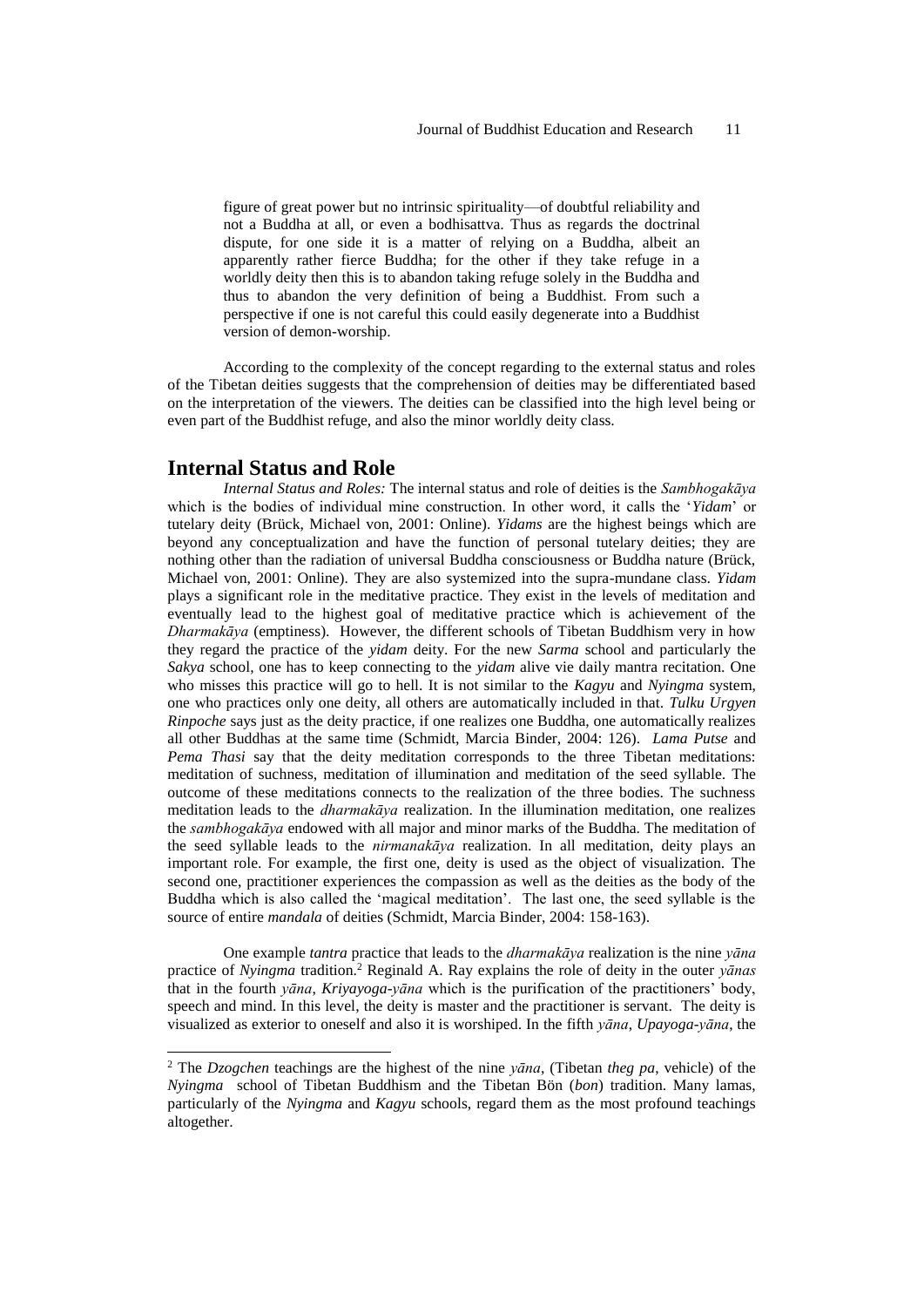deity is still external, but more nearly on a level with the practitioner, as friend or helper. In sixth *yāna*, *yoga*-*yāna*, in the absolute truth level, all phenomena are free of concept, empty and luminous. In the relative truth, all phenomena are the *mandala* of deities. In this *yāna*, one visualizes oneself as the deity. Deity is seen in conventional way without consorts and nonwrathful. Rituals are performed as offering to the deity. Moreover, he explains their role in the inner *yānas* that in this *yāna*, when the two truths are inseparable. All phenomena are equal. In the seventh *yāna, Mahāyoga-yāna* (masculine principle), within the absolute truth all things are accepted as the essence of the mind and the *Dharmakāya*. All manifestation, thoughts and appearances are considered to be the sacred aspects of the divinities within relative truth. This *yāna* emphasizes on the visualization of oneself as the deity with women consort. All phenomena are seen as the essence of the deities. However, in the eighth *yāna*, *Anuyoga-yāna* (feminine principle), the deity visualization is not so much emphasized. In the ninth *yāna*, *Atiyoga-yāna* (nonduality of masculine and feminine principle), all existents are the same and they are pure in the *Dharmakāya* (Ray, R. A., 2001: 120-127).

Other example, the *tantra* practice leading to the *sambhogakāya* realization is called the generation of self into deity in the *Kriyā Tantra* of the *Mādhyamika*. This practice leads to be the fully Buddha. *Mkhas Grub Rje* explains that the two realities: the Self Reality (*ātmatattva*), the God Reality (*devatā-tattva*) of the practitioner will generate the six gods or deities: Reality God (*tattva-devatā*), the sound God (*śabda-devatā*), the Letter God (*akṣara-devatā*), the Form God (*rūpa-devatā*), the Seal God (*mudrā-devatā*) and the Sign-God (*nimitta-devatā*). These deities are equivalent to the generation by means of the five *Abhisamdodhi* in the higher Tantra (Rje, Mkhas Grup, 1968: 159-63). This leads to the attainment of the *Mahāvairocana*, the *sambhoga-kāya*, adorned with the thirty-two characteristics and the eighty minor marks. Thereby the practitioner became a manifest complete Buddha (Rje, Mkhas Grup, 1968: 29- 35). *Mingyur Rinpoche* also says to be really effective; *yidam* practice must be based upon a significant understanding of emptiness. *Yidam* practice supports practitioner to achieve the qualities, *kāyas* and wisdom of the Buddhahood within. It also lead to attain the *dharmakāya* of all Buddhas. The deity practice is a way to acknowledge and remind the nature of deity (Schmidt, Marcia Binder, 2004: 139-141). To gain the best benefits from the deity meditational practice, *Mingyur Rinpoche* suggests the application of *Yidam* practice and *Guru yoga* that:

According to *Vajrayāna* teaching, that is how the *yidam* can actually bestow blessings, which bring about not only the ordinary states of spiritual attainment but also the sublime attainment of enlightenment itself. But if you practice a deity meditation without applying the guru yoga principle, then you merely gain the ordinary benefits of longevity, health, and prosperity. The ultimate attainment of enlightenment through *yidam* practice is gained only by realizing that the *yidam*, the guru and one's own mind are in essence indivisible (Schmidt, Marcia Binder, 2004: 139-140).

### **Conclusion**

To answer the question why the status of the deities becomes equal to the *triratna*  can be different because the status and the role of the Tibetan deities are connected to the *tulku* tradition and also the *trikāya* system. Externally, the status and roles of deities exist in two classes: enlightened beings such as Buddha or bodhisattva and non-enlighten being. They are *sambhogakāya* in the *trikāya* system. The deities in both classes involve their worshipers socially and spiritually in the sense of security and wealth providers, teacher, protector, guardian, adviser or even the refuge. Internally, the status and roles of deities concerns the internal spiritual attainment. They play a significant role to achieve the *dharmakāya*. In other word, at the beginning of meditation, they are the objects of visualization outside the body.